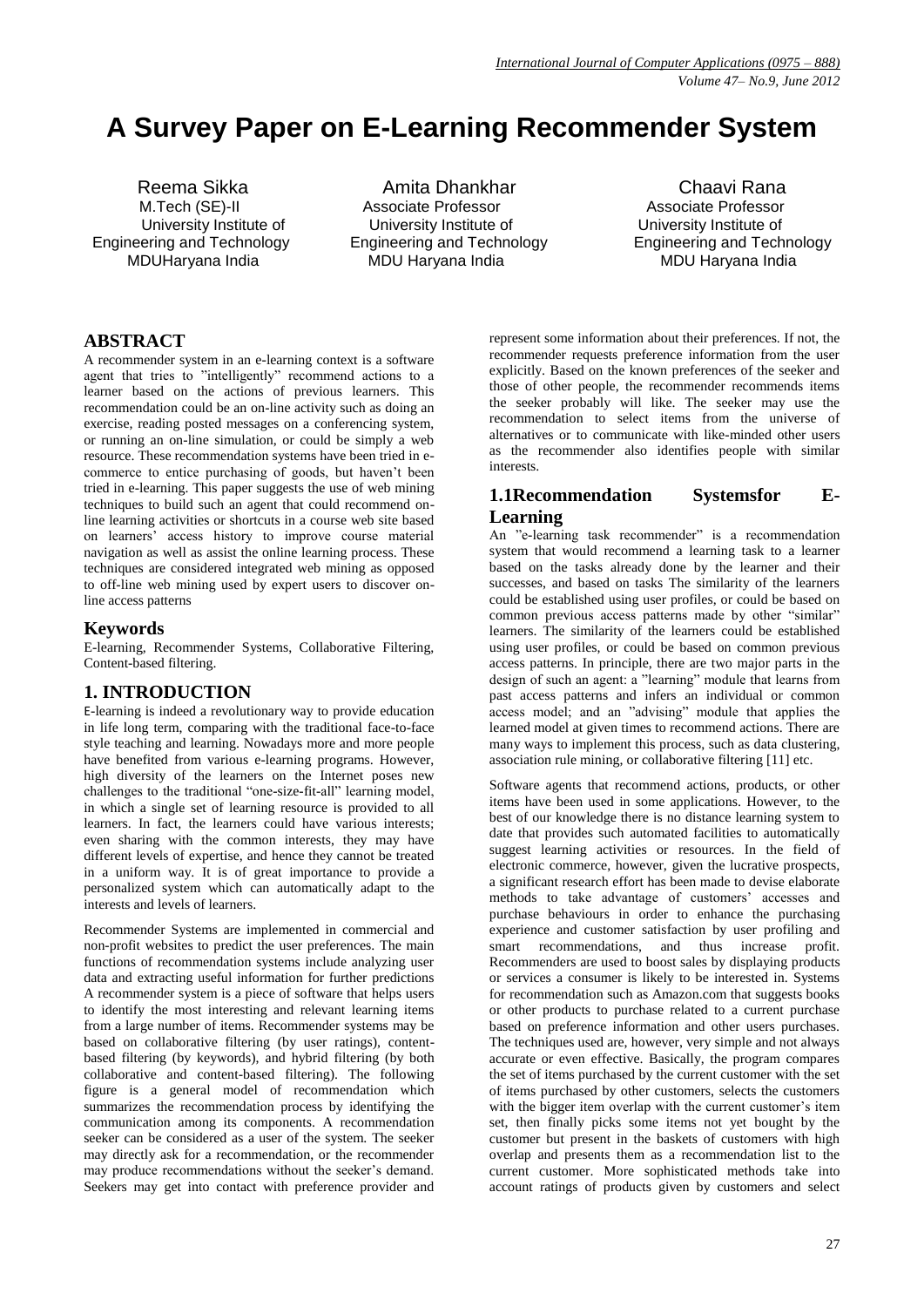products for recommendation from customers that rate items the same way or level as the current customer. This technique also used in information retrieval for retrieving text documents that are similar is called collaborative filtering [11]. Recommendation of movies or music compact discs, such as moviefinder.com, uses collaborative filtering by predicting a person's preferences as a linear weighted combination of other people's preferences. Since we do not have ratings for course material, collaborative filtering is not applicable for devising an accurate recommender agent for elearning activities. Moreover, we are interested in recommending beneficial learning activities to enhance online learning, as well as recommending shortcuts or jumps to some resources to help users better navigate the course materials.

# *1.1.1 What Makes Recommendations Different in E-learning from Other Domains*

An e-learning recommender system includes:

- Items liked by learners might not be pedagogically appropriate for them. For example, a learner without prior background on the techniques of web mining may only be interested in knowing the state-of-theart of web mining techniques in ecommerce. Then, it should be recommended that he/she read some review papers. For example, an editorial article by two of the leading researchers in this area [5], although there are many high quality technical papers related to his/her interest. On the other hand, for the learner coming from industry with some prior knowledge who wants to know how web mining can be utilized to solve e-commerce problems, should be recommended, because the paper is the KDD-Cup 20001 organizers' report on how web mining can support business decision making for a real-life e-commerce vendor, and points out challenges, as well as lessons learned from the competition, which can benefit both researchers and industry practitioners. By contrast in other domains, recommendations are made based purely on users' interests.
- Customization should not only be made about the choice of learning items, but alsoabout their delivery.For example, some instructors will recommend learners to read an interesting magazine article, such as a related article in Communications of ACM, before a technical paper, because they believe it will help learners understand the technical paper and make them less intimidated. However, this is not the case in ecommerce recommendations, where site managers prefer to leave the list of recommended items unordered to avoid leaving an impression that a specific recommendation is the best choice.

#### *1.1.2 Recommender System Approaches*

Recommender system can be built with many approaches. Below are some of them:

 Random prediction algorithm is an algorithm that randomly chooses items from the set of available items and recommends them to the user. Since the item's selection is done randomly, the accuracy of the algorithm is based on luck; the greater the number of items is the chance of good selection lowers. Random prediction has a great probability

of failure. Thus, it has never been taken seriously by any researcher or vendor and only serves as reference point1, helping to compare the quality of the results obtained by the utilization of a more sophisticated algorithm [15].

- Frequent sequences can help build recommender systems. For example, if a customer frequently rates items we can use the frequent pattern to recommend other items to him. The only problem is that this method will only be efficient after the customer makes minimum purchases.
- Collaborative filtering algorithms (CF) are algorithms that require the recommendation seekers to express their preferences by rating items. In this algorithm, the roles of recommendation seeker (a user) and preference provider are merged; the more users rate items (or categories), the more accurate the recommendation becomes. In most CF approaches, there is a list of users  $U = u1, u2, ..., u<sub>m</sub>$ and a list of items  $I = i1, i2, ..., i_n$ . Each user ui has a list of item Iui on which he has expressed his opinion [16].
- Content based algorithms are algorithms that attempt to recommend items that are similar to items the user liked in the past. They treat the recommendation's problem as a search for related items. Information about each item is stored and used for the recommendations. Items selected for recommendation are items that content correlates the most with the user's preferences [17]. For example, whenever a user rated an item, the algorithm constructs a search query to and other popular items by the same author, artist, or director, or with similar keywords or subjects [14]. Content based algorithms analyse item descriptions to identify items that are of particular interest to the user.

# **2. LITERATURE SURVEY**

Recommender system in an e-learning context is a software agent that tries to "intelligently" recommend actions to a learner based on the actions of previous learners. This recommendation could be an on-line activity such as doing an exercise, reading posted messages on a conferencing system, or running an on-line simulation, or could be simply a web resource. These recommendation systems have been tried in ecommerce to entice purchasing of goods, but haven't been tried in e-learning. This paper suggests the use of web mining techniques to build such an agent that could recommend online learning activities or shortcuts in a course web site based on learners' access history to improve course material navigation as well as assist the online learning process. These techniques are considered integrated web mining as opposed to off-line web mining used by expert users to discover online access patterns. [1]

The focus in eLearning has recently been shifted from the supporting tools towards the learning person. It has turned out that the learning success can significantly be improved if the learning content is specifically adapted to individual learners' preferences, learning progress and needs. Personalization has evolved as a promising concept to take into consideration individual needs. Due to the dynamic nature of eLearning, this paper focuses not only on static but also particularly on dynamic aspects of personalization. [2]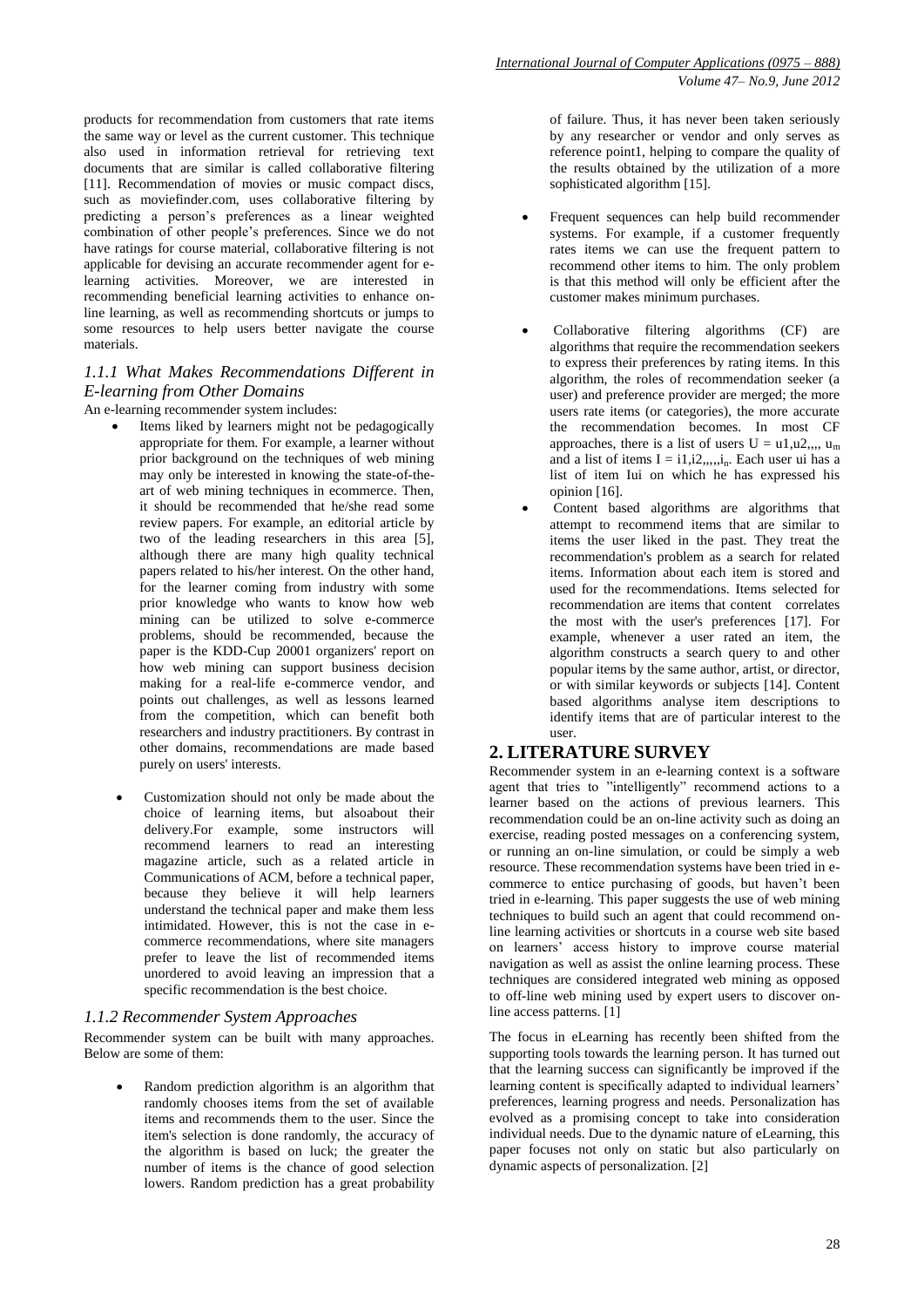A personalized e-learning system which can automatically adapt to the interests and levels of learners is the system which is designed based on the IEEE Learning Technology Systems Architecture (IEEE LTSA) to achieve high scalability and reusability. A feedback extractor with fusion capability is proposed to combine multiple feedback measures to infer user preferences. User profile, which stores user preferences and levels of expertise, is collected by user profiler to deliver personalized information using the collaborative filtering algorithm. [3]

The majority of current web-based learning systems are closed learning environments where courses and learning materials are fixed and the only dynamic aspect is the organization of the material that can be adapted to allow a relatively individualized learning environment. In this paper, we propose an evolving web-based learning system which can adapt itself not only to its users, but also to the open Web. More specifically, the novelty with respect to the system lies in its ability to find relevant content on the web, and its ability to personalize and adapt this content based on the system's observation of its learners and the accumulated ratings given by the learners. Hence, although learners do not have direct interaction with the open Web, the system can retrieve relevant information related to them and their situated learning characteristics. [4]

Recommendation process in distributed information systems extracts similarities and differences between recommendations in stores and the recommendations applied to an e-learning environment. It also explains the phenomena of self-organization and cooperative emergence in complex systems coupled with bio-inspired algorithms to improve knowledge discovery and association rules. Finally, the present recommendation is applied to e-learning by proposing recommendation by emergence in Multi-Agent System architecture. [5]

Recommended learning resources are computed based on the current learner's recent navigation history, as well as exploiting similarities and dissimilarities among learners' preferences and educational content. The proposed framework for building automatic recommendations in e-learning platforms is composed of two modules: an off-line module which pre-processes data to build learner and content models, and an online module which uses these models on-the-fly to recognize the students' needs and goals, and predict a recommendation list. Recommended learning objects are obtained by using a range of recommendation strategies based mainly on content based filtering and collaborative filtering approaches, each applied separately or in combination. [6]

An enormous amount of learning materials in e-learning has led to the difficulty on locating suitable learning materials for a particular learning topic, creating the need for content recommendation tools within learning context. In this paper, we aim to address this need by proposing a novel framework for an e-learning recommender system. Our proposed framework works on the idea of recommending learning materials based on the similarity of content items (using Vector Space Model) and good learners' average rating strategy. This paper presents the overall architecture of the proposed system and its potential implementation via a prototype design. [7]

When building a knowledge-based recommender along the eLearning life cycle, the following issues have to be considered: a) the user interface design of the tools required, b) the process to design/generate the recommendations, c)

the process to select the appropriate recommendations, and d) the management of the users' interactions. We are defining a user-centred evaluation approach that copes with those issues and drives the recommender building process in three consecutive steps: 1) elicitation of pedagogically sound recommendations validated by users with a collaborative review, 2) acquisition and validation of the user features to select the appropriate recommendations for the current context, and 3) analysis of the recommendations provided and evaluation of their impact on the us. [8]

Recommender systems have been a useful tool to recommend items in many online systems, including e-learning. However, not much research has been done to measure the learning outcomes of the learners when they use e-learning with recommender system. Instead, most of the researchers were focusing on the accuracy of the recommender system in predicting the recommendation rather than the knowledge gain by the learners. This research aims to compare the learning outcomes of the learners when they use several types of e-learning recommender systems. Based on the comparison made, we propose a new e-learning recommender system framework that uses content-based filtering and good learners' ratings to recommend learning materials, and in turn is able to increase the student's performance. The results show that students who used the proposed e-learning recommender system produced a significantly better result in the post-test. The results also show that the proposed e-learning recommender system has the highest percentage of score gain from pre-test to post-test. [9]

# **3. CONCLUSION**

A recommender system is a program that sees what a user is doing and tries to recommend courses of action it thinks would be beneficial to the user. This is the idea behind some systems used in electronic commerce sites to recommend products to customers they might wish to purchase based on their previous purchasing history as well as the purchasing history of those who bought similar goods. To date, this hasn't been proposed for on-line learning environments and no known e-learning system uses such a software agent to enhance the on-line learning experience as described in this paper.

We have proposed an approach to build a software agent that uses data mining techniques in order to build a model that represents on-line user behaviours, and uses this model to suggest activities or shortcuts. These suggestions can help learners better navigate the on-line materials by finding relevant resources faster using the recommended shortcuts and assist the learner choose pertinent learning activities that should Improve their performance based on on-line behaviour of successful learners.

# **4. REFERENCES**

- [1] Zaiane, O. R.,"Building a Recommender Agent for e-Learning Systems",University of Alberta, Edmonton, Alberta, Canada, 2002.
- [2**]** Armin, U., and Kandpal, D., and Tochtermann,K., Personalization Concepts in eLearning" Know-Centre Graz, 2003.
- [3] Li, X., and Chang, S. K., "A Personalized E-Learning System Based on User Profile Constructed Using Information Fusion" University of Pittsburgh, USA, 2006